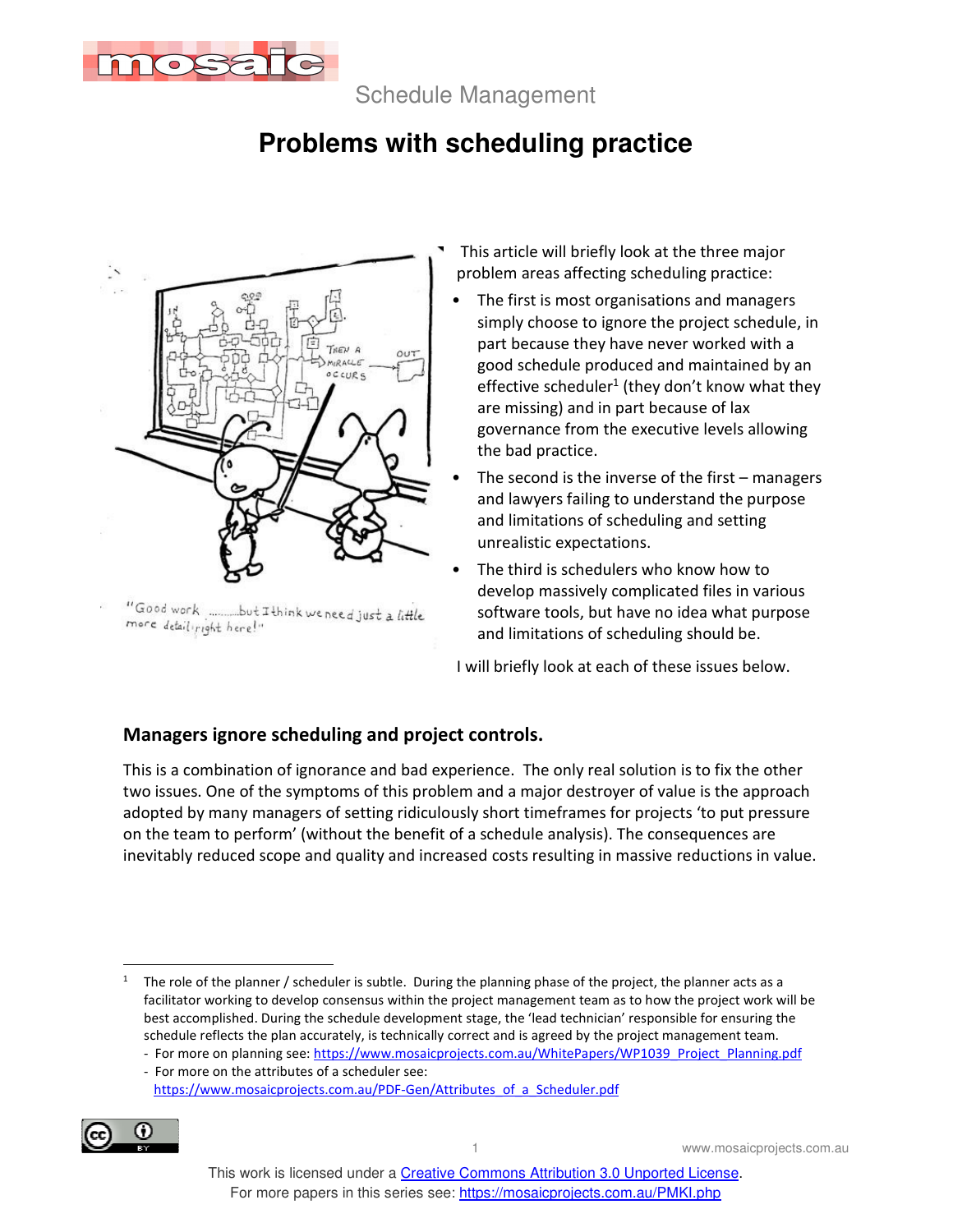

#### **Managers and lawyers setting unreal expectations on the process.**

The schedule is a model of what may happen in the future; it is not a statement of what will occur. A good schedule is based on a sequence of activities that are reasonable and importantly agree by the project participants as the optimum approach to accomplishing the work, based on what they know at that time the schedule is developed.

Whist it is reasonable and legally supportable to hold a contractor to a promise to complete a project within a specified time (the contract period) it is ridiculous to expect anyone to be able to determine in detail, exactly how they are going to achieve this outcome month or years in advance when many of the people who will be responsible for elements of the work are unknown. Detailed schedules for the next 2 to 4 months are a sensible way to coordinate work, using known resources who should be actively involved in developing the agreed plan (eg, the Last Planner approach). Beyond this timeframe detailed schedules are an arcane exercise that is potentially damaging - vast amounts of time and money are wasted developing the esoteric detail, then people spend even more time and money fighting over why the blind guesses entered by the planner months ago do not represent what's actually happening. There are better options, 'rolling wave' and the more sophisticated 'schedule density<sup>2</sup>' approaches work far better, but far too many managers, clients and lawyers expect schedulers to be able to perfectly forecast a 'future' involving 100s (or 1000s) of people months and years in advance. This crazily unrealistic expectation does more damage to project delivery than almost anything else!

The sole purpose of any model is to provide insight to support decision making. The project schedule is a model<sup>3</sup>; the highly complex computer algorithms used to forecast weather are a model. The weather forecasters use their expertise to interpret the models with their millions of lines of code and based on their insights, prepare short term, medium term and long term forecasts. The useful information communicated in the nightly weather forecast is a carefully structured communication of the complex information designed to allow us to make informed decisions about our actions over the next few days. Importantly, as new information becomes available the experts in the weather bureau adjust and adapt the models they use and use the new data to update their forecasts.

From the information communication perspective they manage expectations, they will tell you within an hour or so when it is likely to start raining tomorrow, they will tell you which days are likely to be wet over the next week to 10 days and provide more general information for the next few months. They do not try to forecast that it will start raining at 16:18 in the afternoon on the Wednesday in three weeks' time, even if their computer model has calculated this. They know there are too many variables in play to make this prediction viable so they say "We anticipate some rain mid-week in three weeks' time".

<sup>-</sup> It becomes a record of accomplishment showing how progress to date has occurred and identifying variance.



2 www.mosaicprojects.com.au

<sup>2</sup> For more on *Schedule Density* see: https://www.mosaicprojects.com.au/WhitePapers/WP1016 Schedule Density.pdf

<sup>3</sup> Unlike 'pure models' such as weather forecasting systems, the project schedule serves a number of functions:

<sup>-</sup> It is (or should be) a decision support model used to help manage the use of time within the project

<sup>-</sup> It is a record of agreed intent to coordinate and explain the way future work will be accomplished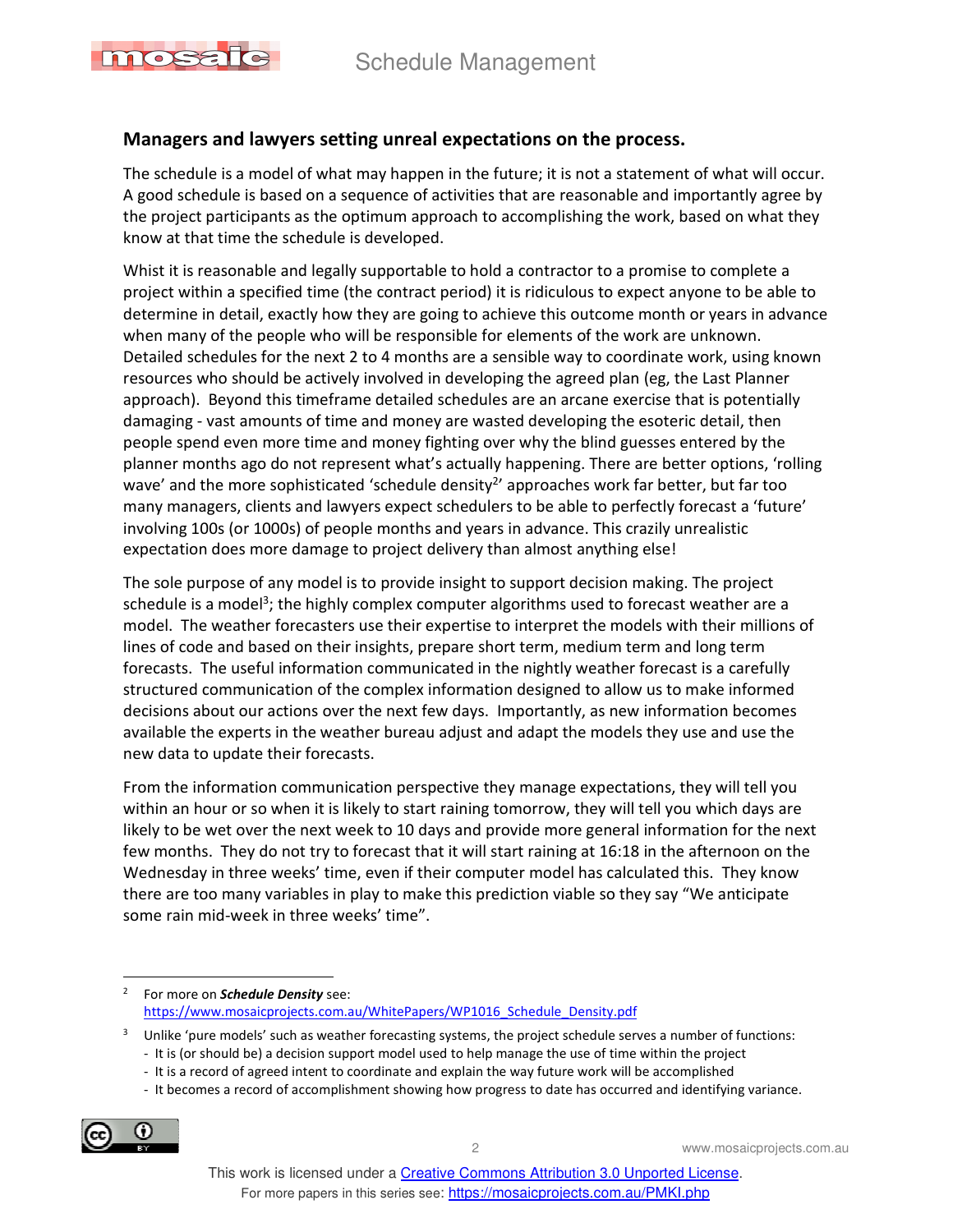

Schedulers are expected to produce multi-thousand line schedules that show precise dates for the start and finish of activities months and years in the future and then see their schedules attacked when the future unrolls differently. There are at least as many variables affecting the schedule as there are affecting the weather forecast!

The consequence of this demand for overly large, overly complex schedules is threefold:

- The schedule is too complex to provide useful insight to anyone, therefore cannot be used to support decision making.
- The schedule quickly becomes inaccurate and loses relevance as a working tool to help project decision making. People 'switch off' and ignore the schedule and the scheduler.
- The focus of contractual fights becomes the errors in schedule and the effect of delays on the schedule (despite the fact the actual sequence of work has very little to do with what was scheduled). This farce is continued by both sides for 'contractual advantage', rather than the focus of the project team (including the client) being on managing use of the available time proactively to finish the project on schedule<sup>4</sup>.

Well-developed schedules are small enough and simple enough to actually support project decision making because they are fully understood by the decision makers. Moving to this situation requires the use of 'schedule levels<sup>5</sup>' and other techniques by a skilled scheduler to provide the managers with the information they need when they need it, and to allow 'what-if' and options to be tested quickly and efficiently, while maintain vertical and horizontal traceability across the schedules. Think of the weather presenter and how they give you valuable information for your city or suburb, derived from some of the most complex models used anywhere.

## **Schedulers who don't understand the limitations of their models.**

Good schedulers know the limitations of their tools and methodologies and work within these limitations to develop useful information for management. Bad schedulers know how to run their software and enter data and then believe the information produced is correct.

The schedule is a model and as the statistician, Professor George E. P. Box (University of Wisconsin), stated a few years ago **"All models are wrong, some are useful<sup>6</sup> ."** He also stated:

- "Since all models are wrong the scientist cannot obtain a "correct" one by excessive elaboration<sup>7</sup>." (neither can the planner!), and
- "Remember that all models are wrong; the practical question is how wrong do they have to be to not be useful."

The paradox is, once you accept the schedule is wrong to a degree, and then start looking to understand what the degree of error is in the schedule, the schedule becomes far more useful.

<sup>7</sup> *Science and Statistics* (1976)



<sup>4</sup> Different approaches are available but rarely used. For one, the *CIOB Time and Cost Management Contract Suite* 2015, see: https://mosaicprojects.com.au/PMKI-XTR-005.php#Process2

<sup>&</sup>lt;sup>5</sup> For more on schedule levels see: https://www.mosaicprojects.com.au/PDF-Gen/Schedule\_Levels.pdf

<sup>6</sup> *Empirical Model-Building and Response Surfaces* (1987)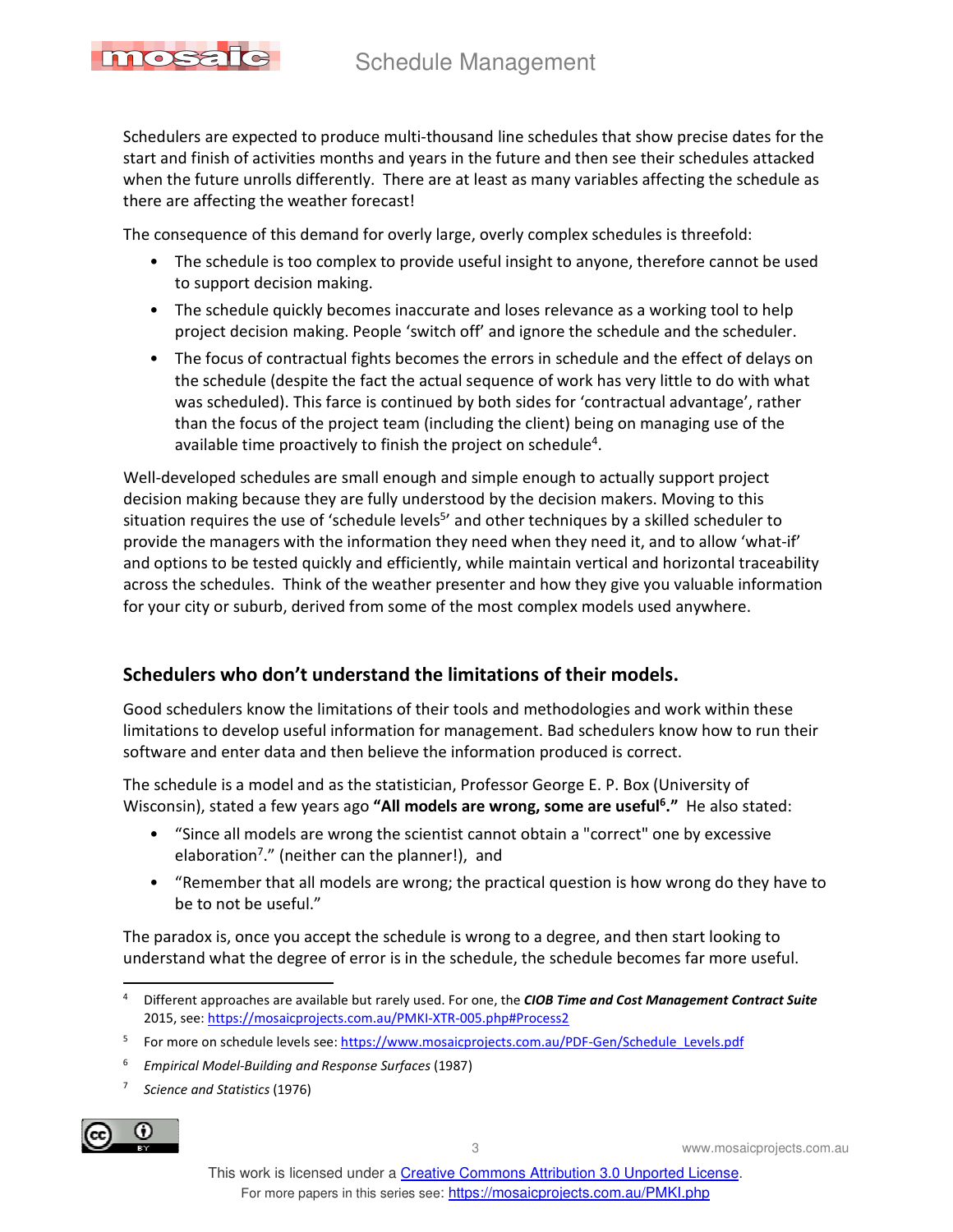

Some of the other key problems to be confronted in modern practice are:



- Understanding the limitations and inherent errors in a PDM schedule. Some of these problems were outlined in my blog *'Critical confusion – when activities on the critical path don't compute……'<sup>8</sup>* . Another issue is critical links; work by Murray Woolf suggests 30% of most critical paths are actually on the links, not the activities, but the work of the project is defined by the activities and every delay claim is based on delays to work....... These are fundamental issues.
- Recognising any estimate about a future outcome is probabilistic and has a range. Using Monte Carlo or even the old fashioned PERT will frequently show the activities and paths with most influence on the project's outcome

are different to the deterministic CPM critical path. Modern practice largely ignores the probabilistic critical path (or paths).

- Risk events have different degrees of impact on the schedule. Modelling risk is essential, but rarely done.
- The problems associated with resource optimisation and critical resources<sup>9</sup> (basically ignored in standard CPM tools).
- Volume of work -v- focusing on the 'red line' all of the work has to be done eventually! Focusing exclusively on the CPM critical path whilst burning float on other paths is simply deferring an escalating problem for a short period. Earned Schedule<sup>10</sup> is one solution.

Current scheduling practice largely ignores all of these issues, and many schedulers are completely ignorant them. The new *Schedule Assessment Guide<sup>11</sup>* issued by the USA, GAO goes a long way towards driving a solution to some of these basic issues but is very new and has yet to make an impact on general practice.

### **Summary**

The ability of organisations to maximise the value they achieve from an investment in a project or program depends on how well the work is managed. One of the key tools needed to efficiently manage the work of a project is a realistic and achievable schedule. But there is a 'chicken and egg' problem.

<sup>11</sup> See more on the *Schedule Assessment Guide* at: https://mosaicprojects.com.au/PMKI-SCH-020.php#Process1



4 www.mosaicprojects.com.au

<sup>8</sup> Critical confusion – when activities on the critical path don't compute…… see: https://mosaicprojects.wordpress.com/2016/06/12/critical-confusion-when-activities-on-the-critical-path-dont-compute/

<sup>9</sup> For more on *resource optimisation* see: https://mosaicprojects.com.au/PDF\_Papers/P152\_Resource\_Optimisation\_2.pdf

<sup>&</sup>lt;sup>10</sup> For more on **earned schedule** see: https://mosaicprojects.com.au/PMKI-SCH-040.php#Process2